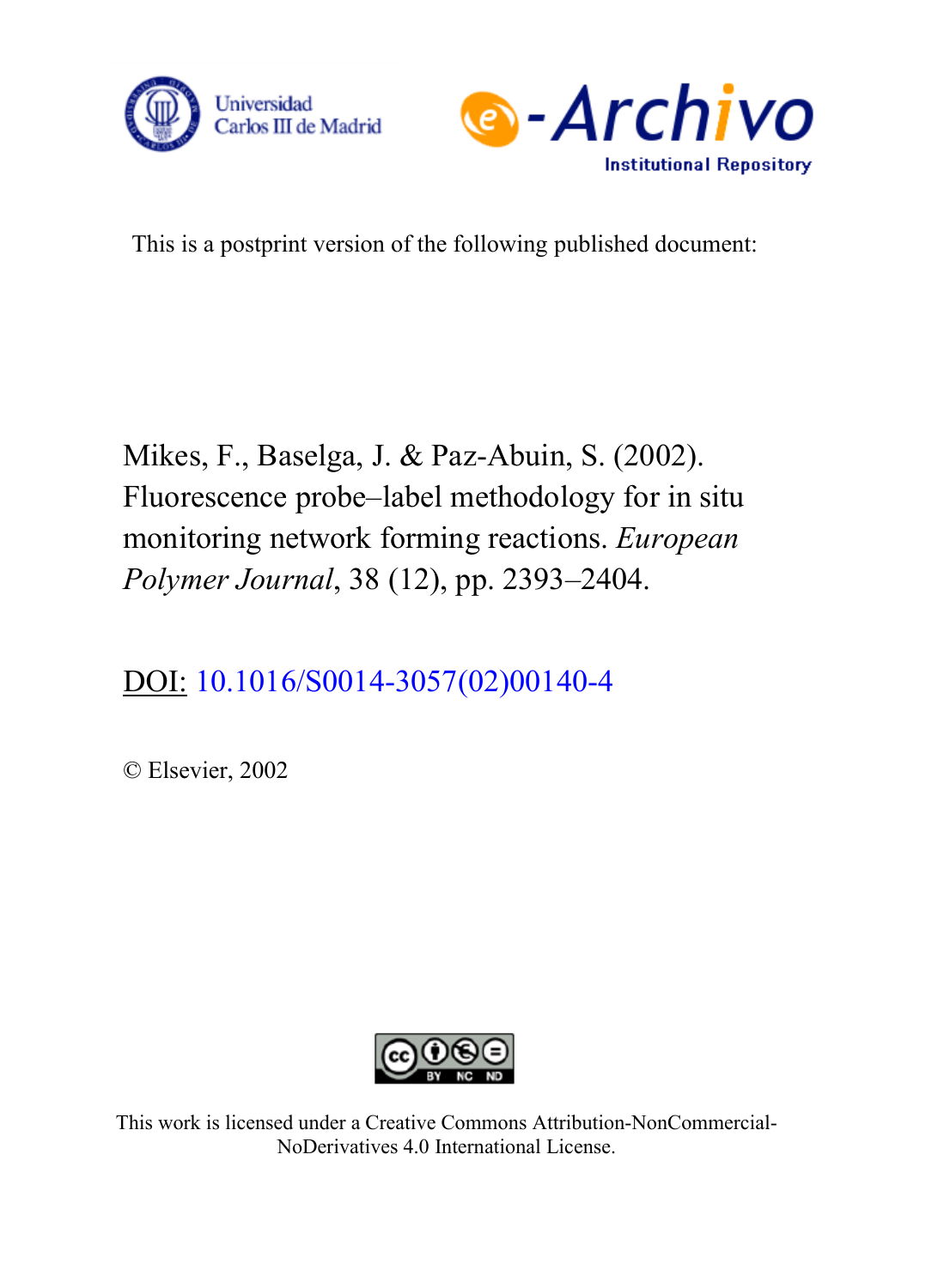# Fluorescence probe–label methodology for in situ monitoring network forming reactions

F. Mikeš<sup>a</sup>, J. Baselga<sup>a,\*</sup>, S. Paz-Abuin<sup>b</sup>

<sup>a</sup> Instituto Tecnologico Alvaro Alonso Barba, Universidad Carlos III de Madrid, Avda de la Universidad 30, 28911 Leganés, Madrid, Spain

<sup>b</sup> R&D Department, GAIRESA, SA, 1551 Lago-Valdoviño, La Coruña, Spain

# **ABSTRACT**

The curing of the stoichiometric reaction mixture diglycidyl ether bisphenol A (DGEBA) with N-methylethylenediamine (MEDA) and BEPOX 1268 formulation was monitored by FTIR (in the near IR region) and by fluorescence spectroscopy. 5-Dimethylamino-1-naphthalenesulfonamide derivatives and 4-dialkylamino-4'-nitrostilbene structural units were used as labels and/or probes. It has been proved that hardener in BEPOX 1268 formulation consists of amine containing the primary and secondary amino group. The rate constant for the addition reaction of the secondary amino hydrogen to epoxide is approximately two times larger than that of the primary amino group hydrogen in MEDA and several times ( $\sim$ seven times) lower in the amine component of BEPOX 1268 formulation. The changes in the integrated fluorescence intensity of the label during the epoxy groups conversion indicate the most important changes in chemical transformations of the reaction mixture, i.e. primary reaction of the secondary amino groups, the gel point(DGEBA– MEDA) and entry of the system to the glassy state (for DGEBA–MEDA and BEPOX 1268). The change in slope of the fluorescence half bandwidth dependence on the epoxy groups conversion indicates the maximum concentration of the secondary amino groups in the reaction mixture (BEPOX 1268). It has been shown that the dependence of the first moment of the emission band vs. epoxy groups conversion can be used to determine the epoxy groups conversion in situ and in real time.

## 1. Introduction

The structural properties of epoxide resins are known to strongly depend on the polymerization degree, or extent of cure, and on the physical aging that has taken place after the cure cycle is completed. There exist several physicochemical methods for the characterization of cure and aging phenomena in the epoxides. Among them are such techniques as FTIR spectroscopy, thermal analysis, size exclusion chromatography, microdielectrometry, torsional braid analysis, 13C solid state NMR, thermally stimulated current measurement, fluorescence and ESP spectroscopy. Of these methods, emission

spectroscopy became very popular in the last two decades. Literature covering this subject includes in principle intrinsic and extrinsic fluorophore techniques.

The extrinsic fluorophore technique incorporates actually three approaches: (1) a fluorophore moleculeprobe is added to the reaction mixture and does not take part in any reaction [1]; (2) the fluorophore moiety-label (at a low concentration) is covalently attached to the already existing prepolymer molecule, but the structure of this fluorophore does not change during the curing process; (3) the added compound contains reactive groups of similar (ideally of the same) reactivity as the main reaction component of a formulation and its fluorescence properties change as the curing reaction proceeds. These changes are caused by modification of the chemical structure of the fluorophore and by the immediate environment [2].

<sup>\*</sup> Corresponding author. Fax: +34-91-624-9430.

E-mail address: jbaselga@ing.uc3m.es (J. Baselga).z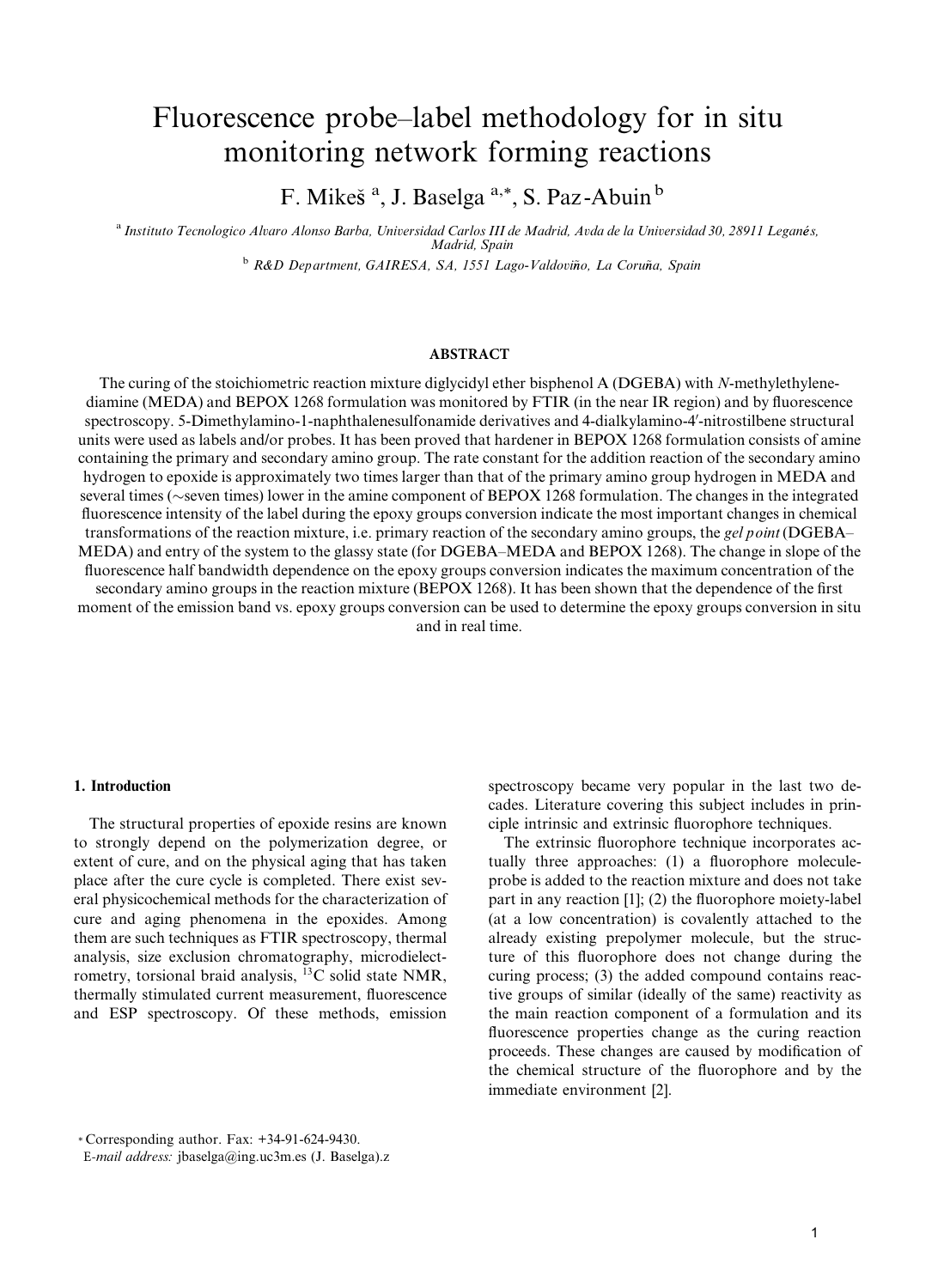The intrinsic fluorophore techniques take advantage of emission of the molecules that are components of the epoxide resin formulation and change their emission characteristics with progress of the curing reaction [3]. These changes are caused by chemical modification of the original molecules. Finally, a fluorophore moiety is part of one component of epoxide resin formulation and does not change its chemical structure during the curing process. The curing reaction then creates a polymer labeled with the fluorescent structural units [4].

Sung et al. [2,5] have studied monitoring of the cure reactions of epoxies and other network polymers intensively and extensively; their e.g. azochromophore labeling approach is unique allowing them to compare obtained experimental data with the theoretical prediction.

To the best of our knowledge there has not been any contribution comparing the use of the same fluorophore as a probe and label to monitor the curing process in the epoxies. In our case neither probe nor label change their chemical structure in the course of the cure.

The main objectives of this research in comparison with existing studies carried out in the past can be summarized as follows:

- 1. To compare behavior of the same fluorophore when used as a probe and label.
- 2. To analyze chemical composition of reaction mixture for one model reaction mixture and one commercial formulation.
- 3. To try to correlate the most important changes in chemical transformation of the reaction mixture with the fluorescence parameters.
- 4. To show that the dependence of the first moment of the emission band,  $\langle v \rangle = \sum F_F(v) v / \sum F_F(v)$ , on the epoxy groups conversion can be used in situ and in real time for determination of the degree of conversion with very low level of noise.

Thecuring of the stoichiometricmodel systemdiglycidyl ether bisphenol A (DGEBA)–N-methylethylenediamine (MEDA) and a commercial epoxide formulation BEPOX 1268 was carried out at 40, 60 and 20, 50  $^{\circ}$ C, respectively. Curing reaction was monitored by fluorescence of 5 dimethylamino-1-naphthalenesulfonamide (DNS) and 4 dialkyl-4'-nitrostilbene (DAANS) structural units used as a label and/or probe. Determination of the epoxy groups conversion was performed by FTIR in the near IR region.

## 2. Experimental part

2.1. Low molecular weight compounds-probes and label precursors: 5-dimethylamino-naphthalene-1-sulfonamide derivatives

N-(di-n-butyl)-5-dimethylamino-1-naphthalenesulfonamide (DNS-dBu) was prepared by reaction of DNS-Cl with an excess of di-n-butylamine according to procedure already described [6].

The product was homogeneous according to TLC; m.p. 67 °C.

 $C_{20}H_{30}N_2O_2S$  (362.54 g/mol) Calc.: C 66.26, H 8.34, N 7.73, S 8.83 Found : C 66.40, H 8.05, N 7.70, S 9.11

N-(2-Aminoethyl)-5-dimethylamino-1-naphthalenesulfonamide (DNS–EDA) was prepared by the reaction of DNS-Cl with ethylenediamine [6]. Colorless crystals were obtained. In comparison with Ref. [7] one hundred molar excess of ethylenediamine over DNS-Cl was used to minimize the amount of the disubstituted derivative. At lower molar ratios ethylenediamine/DNS-Cl, the product always contained a small amount of the disubstituted derivative. The product was homogeneous on TLC; m.p. 155.2 °C.

 $C_{14}H_{19}N_3O_2S$  (293.39 g/mol) Calc.: C 57.31, H 6.53, N 14.32, S 10.93 Found : C 57.32, H 6.56, N 13.99, S 11.03

DNS-Cl (Fluka) was used as received.

2.2. Low molecular weight compounds—probes and label precursors: 4-amino-4'-nitrostilbene derivatives (trans-4amino-4'-nitrostilbene (trans-4-aminophenyl-4'-nitrophenylvinylen) (AmNST))

trans-4,4'-Dinitrostilbene(trans-bis-(4-nitrophenyl)vinylen) was prepared by the reaction of 4-nitrobenzyl chloride with alcoholic sodium hydroxide [8,9]. The product was recrystallized five times from nitrobenzene and sublimated under high vacuum. m.p. 298.5  $\rm{°C}$  (Ref. [8]: 296–305 °C, Ref. [9]: 280–285 °C). AmNST was prepared by reducing trans-4,4'-dinitrostilbene with polysulfide in ethanol [9]. The product was crystallized from nitrobenzene and further sublimation of the product under high vacuum was carried out; m.p. 249 °C (Ref. [9]: 245–245.5 °C); UV (methanol):  $\lambda_{\text{max}}/ \text{nm} =$ 403:3.

 $C_{14}H_{12}N_2O_2$  (240.26 g/mol) Calc.: C 69.99, H 5.03, N 11.66 Found : C 69.79, H 5.06, N 11.61

#### 2.3. Other low molecular weight compounds

The diglycidyl ether bisphenol A-based epoxy was Aldrich product with a molecular weight 348 g/mol. The main chemical species is pure DGEBA ( $M = 340$  g/mol). Aldrich product was purified by recrystallization from acetone and methanol, carefully dried and stored under nitrogen (m.p. 42.5–43.6 °C).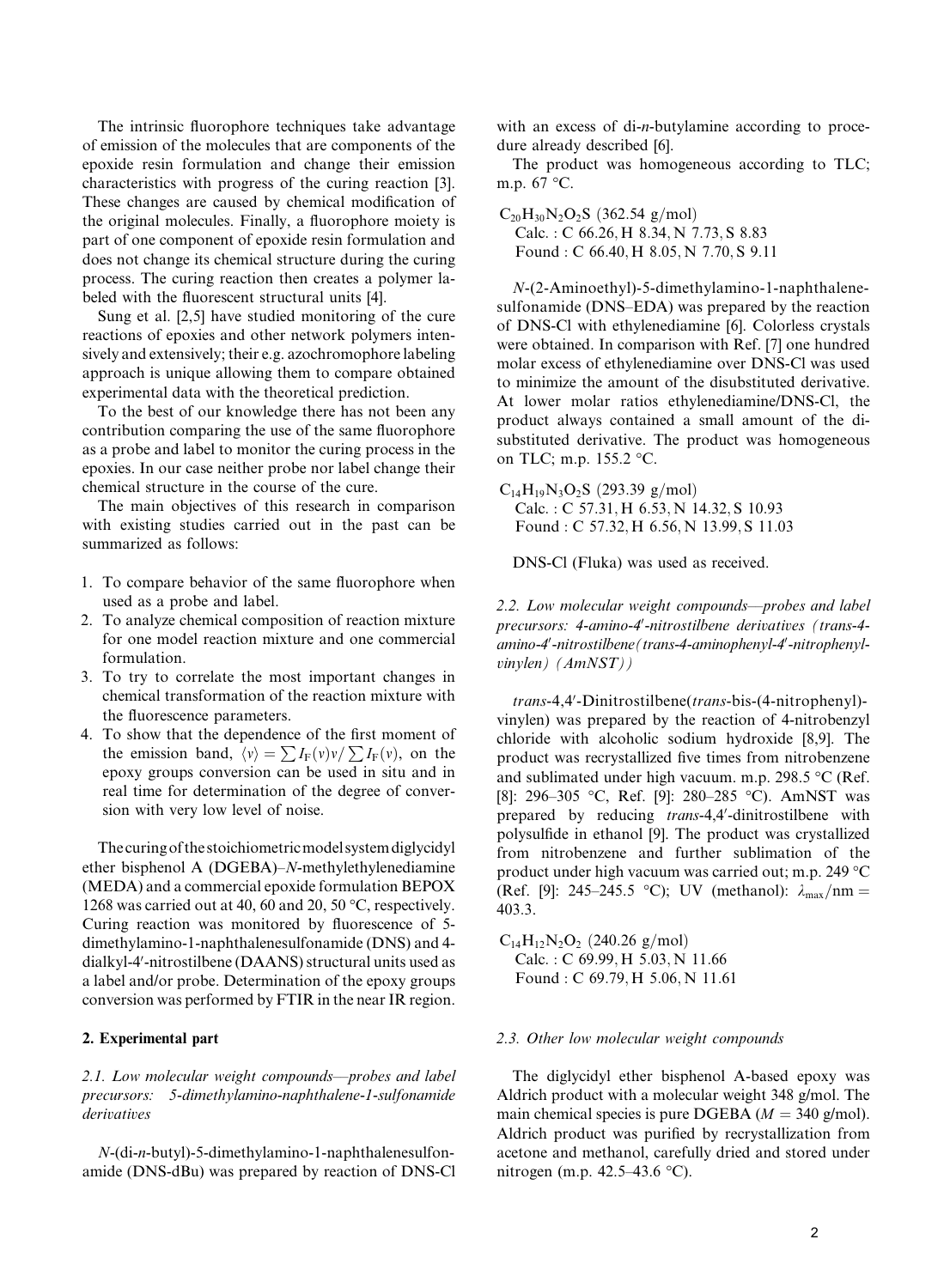MEDA (Aldrich) was boiled over potassium hydroxide for 5 h and distilled.

BEPOX 1268 (GAIRESA, SA product, 1551 Lago-Valdoviño, La Coruña, Spain). The epoxide component is a mixture of DGEBA and epoxidized polyol (average functionality  $\sim$ 2.4). An equivalent weight of the epoxy groups equal to 256.4 g/equiv. as determined by acid titration. The amine component is LAROMIN C252 (BASF) (N-cyclohexyl-1,3-diaminopropane). The ratio of the epoxide to amine component in formulation equals 3.57/1 by wt.

#### 2.4. Labeling of the epoxide component

Labeling of the epoxide component was performed by the reaction with DNS–EDA and/or AmNST. In a typical labeling experiment BEPOX 1268 (epoxide component) (25 g,  $\sim$ 0.0976 mol epoxy groups) was heated at 60 °C under stirring with DNS–EDA (0.0467 g, 0.159  $\times$  $10^{-3}$  mol) for 6 h. The efficiency of the labeling reaction was followed by TLC and SEC. At the end of the reaction time, according to TLC and SEC the reaction mixture did not contain any unreacted fluorescent compound. We can expect that the DNS structural unit is attached at the end of an ethylene spacer and this spacer is anchored to an epoxide dimer [6]. Owing to lower reactivity of the aromatic primary amino group in AmNST, reaction was carried out at  $160^{\circ}$ C for 16 h. In both cases reaction conditions followed pattern reaction of the label precursors with phenyl glycidyl ether.

## 2.5. Experimental methods

## 2.5.1. Differential scanning calorimetry

A Perkin–Elmer DSC-7 (The Perkin–Elmer Corporation, Norwalk, CT, USA) differential scanning calorimeter was used for measurements. The samples of weight 5–15 mg were measured.

Determination of the epoxy groups conversion by FTIR in the near IR region was superior in all cases to DSC, as also reported by Billingham and co-worker [10]. Therefore, the determination of the epoxy and amino groups conversion was carried out by FTIR only.

The glass transition temperatures for the stoichiometric reactions mixtures were determined by DSC. The curing of the DGEBA–MEDA mixture was carried out in DSC equipment (40, 50 and 60  $^{\circ}$ C). The ultimate conversion was achieved by dynamic scan (30–200 °C) at scanning rate 5  $°C/min$ . DSC thermograms were obtained by temperature scanning at the rate of  $10^{\circ}$ C/min. The glass transition temperatures were evaluated by a computer program supplied by PE.

#### 2.5.2. Fourier transform infrared spectroscopy

A Perkin–Elmer GX FTIR (Perkin–Elmer, Ltd., Beaconsfield Bucks, England) spectrometer was used to monitor the rate of disappearance of the epoxy ring and the primary amine group. All spectra were collected in the near IR (7000–4000  $cm^{-1}$ ) (FTnIR). Each spectrum was obtained, depending on the rate of the curing reaction, by averaging  $4-20$  scans at  $4 \text{ cm}^{-1}$  resolution with scanning rate (OPD) of 0.2 cm/s. Measurements were carried out at  $20-60$  °C using a temperature controller SPECAC. The epoxide formulations were cured in the disposable cells made from the microscope-glass slide plates with an optical path of 0.7–1.0 mm determined by the thickness of a Teflon spacer.

The main spectral bands of interest in the cure reaction and their assignment are in general agreement with those previously reported [11–13]. The main features in spectra are: (i) a decrease in the epoxy band at around  $4530 \text{ cm}^{-1}$ ; (ii) a decrease in the primary amine groups at  $4938 \text{ cm}^{-1}$ ; (iii) an increase in the hydroxyl bands in the region around  $4800 \text{ cm}^{-1}$ . The most significant feature is the appearance of the isosbestic point between the epoxy and hydroxyl groups bands. This indicates that Beer's law is obeyed over a wide range of conversion [14]. The integration of the epoxy and amino groups bands was carried out. The values of the integrated absorbance corresponding to ultimate curing were obtained after curing at 150  $\degree$ C for 3 h. The analysis consists of measuring the integrated absorbance at two specified wave numbers––one corresponding to the changing epoxy and amino groups peak and the other to an invariant band. In each set of spectra, a band appearing invariant was chosen.

## 2.5.3. UV–VIS spectroscopy

All the spectra were taken on a Perkin–Elmer UV– VIS spectrometer LAMBDA 14P (Perkin–Elmer GmbH, Uberlingen, Germany). The spectra of the components } and of the epoxide resin formulations were measured in home-made cells from microscope-glass slide plates or spectrometric grade poly(methylmethacrylate). The optical path between 0.6 and 1.0 mm was determined by the thickness of a Teflon spacer. Wavelength cutoff absorption for glass used was 350 nm.

## 2.5.4. Fluorescence spectroscopy

The steady-state fluorescence spectra were taken on a Perkin–Elmer Luminiscence spectrometer LS 50B (Perkin–Elmer Ltd., Beaconsfield Bucks, England). In the case of the DNS fluorophore (label, probe) samples were excited at 350 nm. For the DAANS structural unit (label) excitation wavelength was the wavelength at maximum absorption 460 nm. In all cases the excitation and emission slits were equal. The samples of the neat epoxide resin formulations either labeled (the probe or label) or non-labeled were measured using the front-face  $(60^{\circ}/30^{\circ})$  geometry in the disposable thermostated cells made from microscope-slide glass plates. Time dependent changes in the emission spectra with progress of the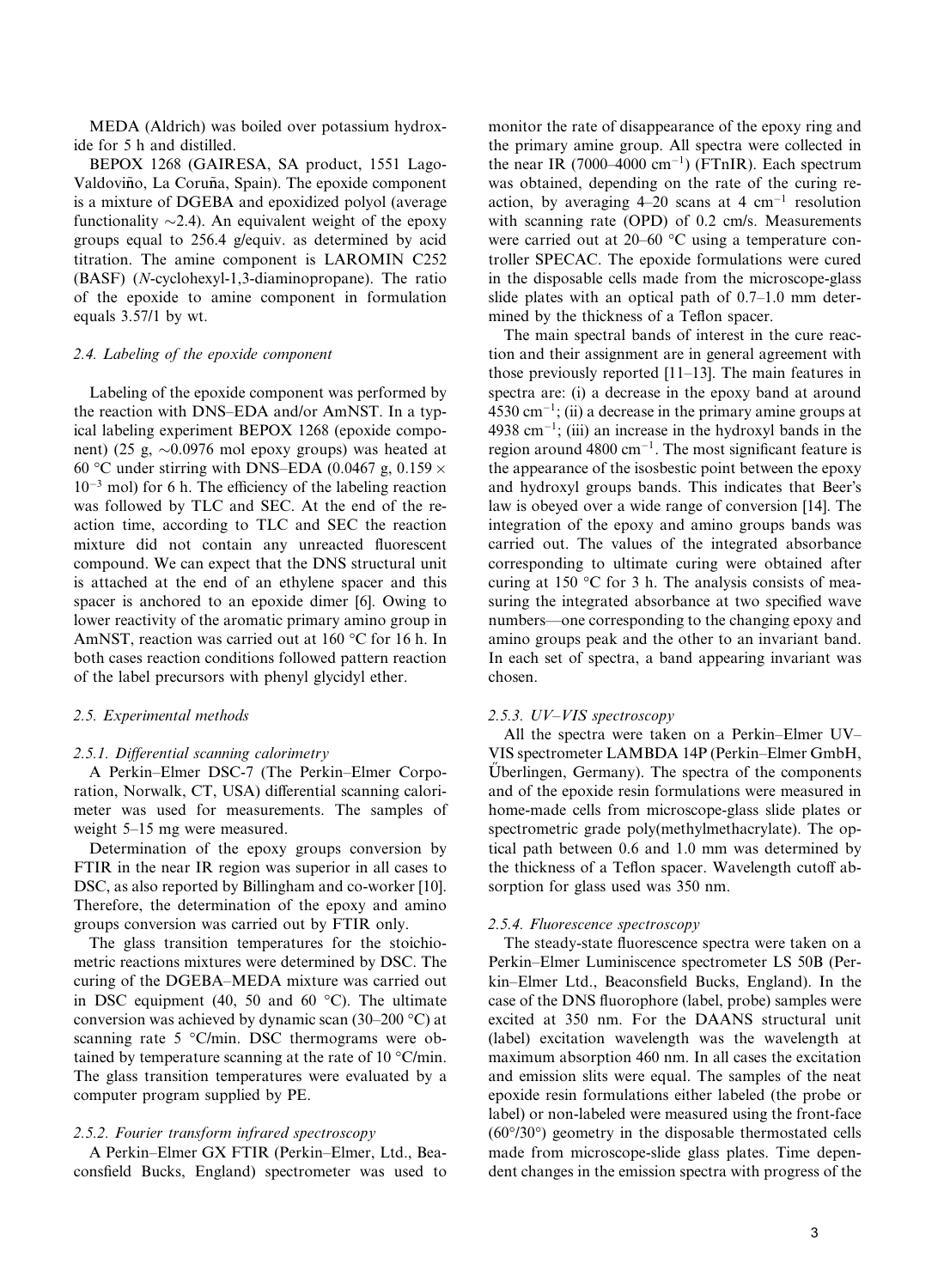curing reaction were recorded using the same fluorimeter provided with a homemade program. From particular emission spectra the integrated fluorescence intensity, emission maximum, half bandwidth and the first moment, defined by  $\langle v \rangle = \sum I_F(v) v / \sum I_F(v)$ , of the emission spectrum were obtained using the standard routines for the emission band integration and summation.

## 2.5.5. Gel point determination

The gel point for the DGEBA–MEDA and BEPOX 1268 resin formulation was determined using sol–gel analysis. The curing reaction took place in sealed Teflon tubing (inner diameter 0.4 cm, LEGRIS, France;  $\sim$ 1 g reaction mixture) allowed to cure at desired temperature. After certain time interval the sample was cooled down to  $0^{\circ}$ C, the Teflon tubing was removed by longitudinal cutting in pieces and the reaction mixture was extracted with chloroform in a Soxhlet extractor for 15 h. The content of the gel portion was determined after drying in vacuum at  $60^{\circ}$ C for 20 h. In our experiments the addition of acrylonitrile to block the amino groups [15], did not substantially influenced amount of the gel fraction.

# 2.6. Evaluation of the secondary and tertiary amino groups concentration in the reaction mixture

The concentration of the primary amino and epoxy groups was determined directly by FTIR. For an amine hardener containing both primary and secondary amino groups it is convenient to use the following notation:  $p_i$ is the concentration of primary  $(p_1)$ , secondary  $(p_2)$  or tertiary  $(p_3)$  amino groups at a given reaction time which come from the primary amino group of the hardener;  $s_i$ , is the concentration of secondary  $(s_2)$  and tertiary  $(s_3)$ amino groups which come from the secondary amino group of the hardener. For the stoichiometric reaction mixture epoxide–amine containing both the primary and secondary amino groups, the concentration of the secondary and tertiary amino groups can be calculated from the mass balances:

$$
e_0 = e + p_2 + 2p_3 + s_3 \tag{1}
$$

$$
p_{10} = p_1 + p_2 + p_3 \tag{2}
$$

$$
s_{20} = s_2 + s_3 \tag{3}
$$

where  $e_0$ ,  $p_{10}$ ,  $s_{20}$  are the initial epoxy, primary and secondary amino groups concentrations of the hardener, respectively.  $e$ ,  $p_2$ ,  $p_3$ ,  $s_2$  and  $s_3$  are the corresponding concentrations at reaction time t. Unfortunately, FTnIR analysis of this reaction mixture does not allow simple determination of  $p_2$ ,  $s_2$ ,  $p_3$  and  $s_3$ . It is necessary to define the overall secondary and tertiary amino groups concentrations.

By combining of Eqs. (1)–(3) and substitution  $a_3^*$  and  $a_2^*$  for  $p_3 + s_3$  and  $p_2 + s_2$ , respectively, it is possible to obtain  $a_2^*$  and  $a_3^*$  according to Eqs. (4) and (5)

$$
a_2^* = 2\beta p_{10} - \alpha e_0 + s_{20} \tag{4}
$$

$$
a_3^* = \alpha e_0 - \beta p_{10} \tag{5}
$$

where  $a_2^*$  and  $a_3^*$  are the overall concentrations of the secondary and tertiary amino groups, respectively and  $\alpha$ is conversion of the epoxy  $(e_0-e)/e_0$  and  $\beta$  is conversion of primary amine groups  $(p_1^0 - p_1)/p_1^0$ .

For the stoichiometric (di)epoxide–primary (di)amine systems, concentration of the secondary  $(a_2)$  and tertiary amino groups  $(a_3)$  was calculated analogously from the mass balances [16] (6) and (7).

$$
a_2 = e_0(\beta - \alpha) \tag{6}
$$

$$
a_3 = e_0(\alpha - \beta/2) \tag{7}
$$

#### 2.7. Evaluation of the initial rate of the curing reaction

The apparent second-order reaction rate constants (catalyzed reaction  $k_1^{\text{app}} = k_1[\text{Cat}], k_2^{\text{app}} = k_2[\text{Cat}])$  for addition of the primary and secondary amino groups hydrogen atoms of the amine used for curing, were estimated by the initial reaction rates method. The time dependence of the epoxy and the primary amino groups concentration was fitted by a function and its derivative for  $t = 0$  equals the sum of the reaction rates for the reaction of the primary and secondary amino groups and primary amino group, respectively. The apparent second-order reaction rate constants were calculated using the initial concentrations of the epoxy and amino groups.

#### 3. Results and discussion

# 3.1. Labeling of epoxide component— $UVIVIS$  and fluorescence spectra

Unique reactivity of the primary and secondary amino groups with the epoxy groups justified our effort to prepare fluorescent label precursors that contain the primary amino group. The epoxy groups react readily with the primary and secondary aliphatic amino groups and at higher temperature with the primary and secondary aromatic amino groups as well. At a high molar excess of the epoxy groups over a fluorophore containing the primary amino group, labeled molecule consists of a dimer of the epoxide component(s) containing fluorophore in the side chain [17]. Amino group nitrogen of the label precursor is a part of the epoxide dimer main chain. The structure of the labeled epoxide component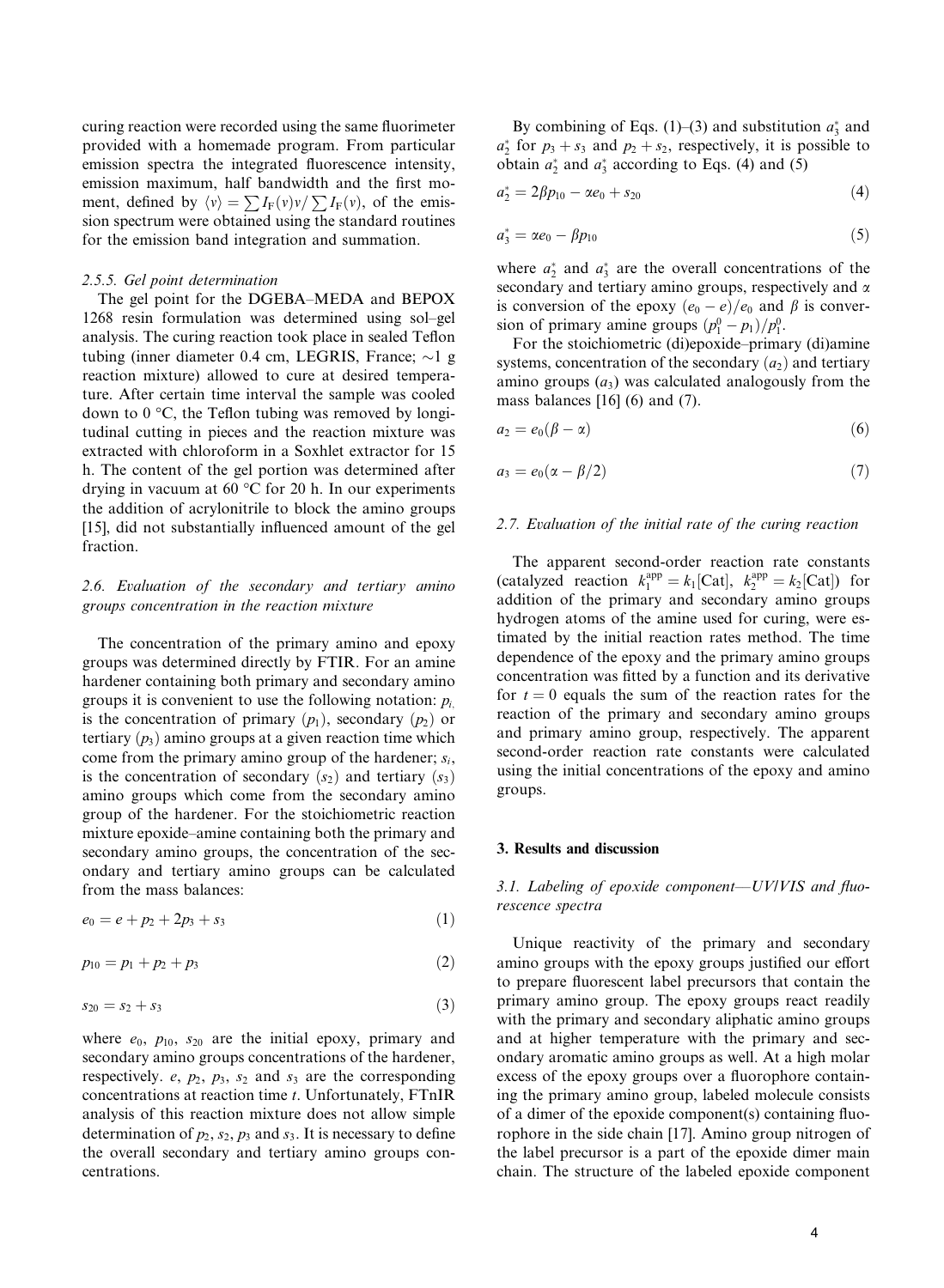was proved not only by TLC analysis of the model reaction of phenyl glycidyl ether with DNS–EDA or AmNST, but for AmNST also from UV/VIS absorption spectra [17].

To eliminate background emission of the DGEBA– MEDA and BEPOX 1268 reaction mixtures, a relatively high concentration of the DNS fluorophore was used. Then the fraction of light absorbed by the DNS fluorophore is close to unity and the observed emission in the curing experiments represents the emission of the DNS fluorophore only. Details have been discussed elsewhere [18]. The re-absorption of the emitted radiation in spite of rather high optical density did not take place owing to a large Stokes shift of the DNS fluorophore in these reaction media.

The UV/VIS absorption of the DAANS fluorophore in the DGEBA–MEDA and BEPOX 1268 reaction mixtures is shifted farther in the visible region (the absorption maximum is at  $\sim$ 460 nm). In this case the excitation radiation is only absorbed by the DAANS structural units. Possible partial re-absorption of the emitted radiation due to a smaller Stokes shift in this case may distort blue edge of the emission spectrum. However, it has been shown that three times decrease in the concentration of the DAANS fluorophore moiety in this reaction mixture did not affect the course of the dependence of  $\langle v \rangle$  on the epoxy groups conversion shown in Fig. 11a.

# 3.2. Extent of the curing reaction: diglycidyl ether bisphenol A-N-methylethylenediamine

The dependence of the epoxy groups conversion on cure time at 40 and 60  $\degree$ C is shown in Fig. 1a. It should be pointed out that this reaction mixture in progress contains two types of secondary amino groups, i.e. formed by reaction of the epoxy group with the primary amino group and secondary amino group (R–NH–) in MEDA already present at the beginning of the curing reaction. Similarly, the overall content of the tertiary amino groups consists of the tertiary amino groups formed from the originally present primary amino groups and from secondary methyl amino groups.

The time dependence of the primary, overall secondary and overall tertiary amino groups concentration is shown in Fig. 1b and c for reaction temperature 40 and  $60 °C$ , respectively. The most remarkable difference in comparison with similar dependencies for the DGEBAprimary diamines [6] is immediate and fast increase in the tertiary amino groups concentration at the beginning of the reaction. This observation indicates that the reactivity of the secondary amino group  $(CH_3-NH-)$  hydrogen is higher than that of the primary amine in MEDA. Actually the reaction rate constants (for the autocatalyzed reaction of the stoichiometric reaction mixture) determined  $[6]$  for N,N'-dimethylethylene-



Fig. 1. The dependence of the epoxy groups conversion  $\alpha$  (a), and of the primary  $(p_1)$ , overall secondary  $(a_2^*)$ , and overall tertiary  $(a_3^*)$  amino groups concentrations at 40 (b) and 60 °C (c) on cure time  $(t)$  for the stoichiometric reaction mixture DGEBA–MEDA.

diamine and ethylenediamine with the epoxy groups are  $k_2 = 33.1 \times 10^{-4}$  kg<sup>2</sup> mole<sup>-2</sup> min<sup>-1</sup> for the former and  $k_1 = 16.5 \times 10^{-4}$  kg<sup>2</sup> mole<sup>-2</sup> min<sup>-1</sup>,  $k_2 = 6.5 \times 10^{-4}$ kg<sup>2</sup> mole<sup>-2</sup> min<sup>-1</sup> at 40 °C for the later. The reaction rate constant for the reaction of the secondary amine hydrogen in  $N$ , $N'$ -dimethylethylenediamine with the epoxy groups is two times larger than that of the primary amine hydrogen in ethylenediamine. The dependence of the secondary amine groups concentration on the reaction time does not show a maximum (Fig. 1b, 40  $^{\circ}$ C) as is usual for the consecutive reactions. Nevertheless,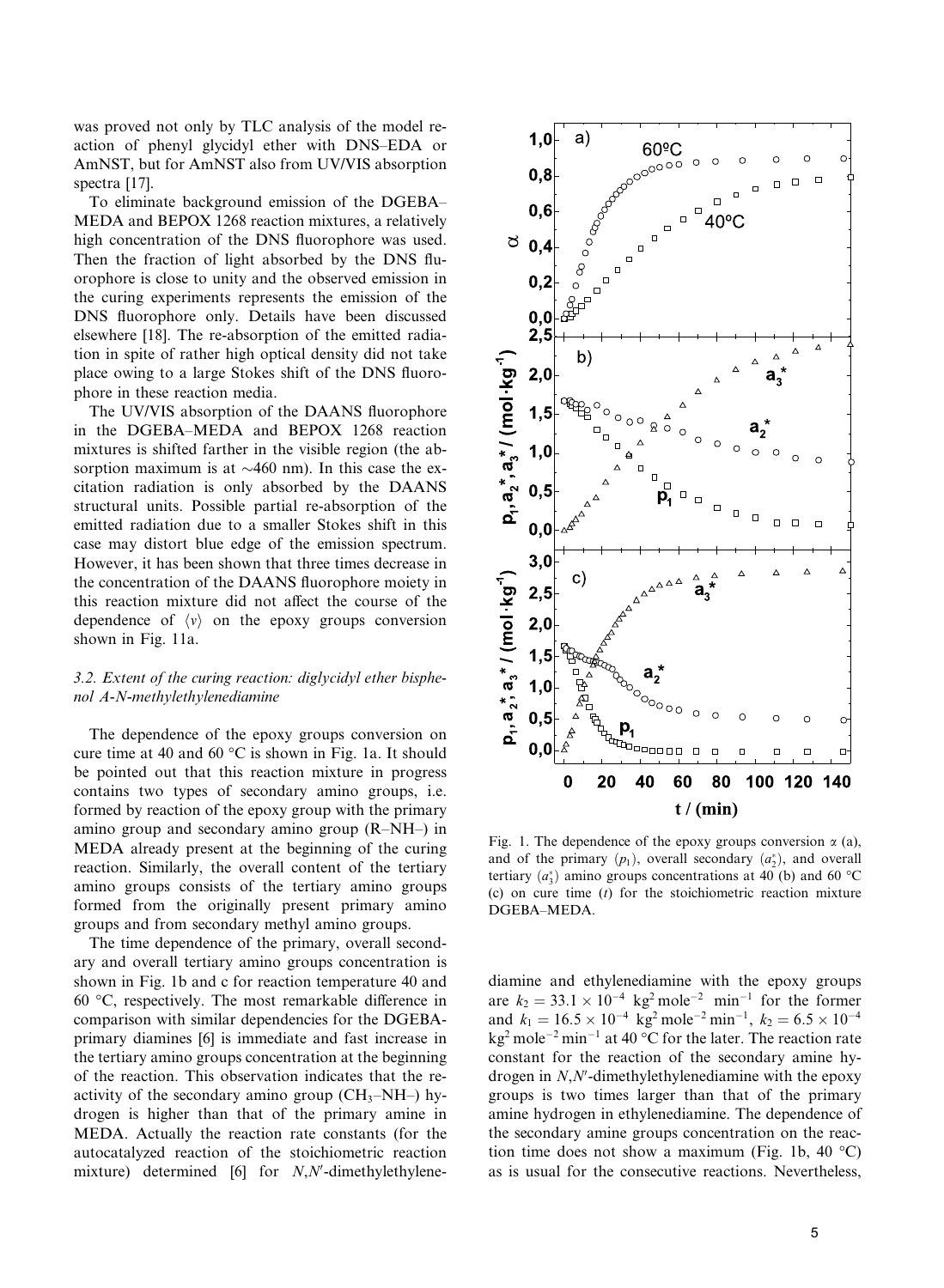Fig. 1c (curing at 60  $^{\circ}$ C) clearly shows that the addition of the primary amine hydrogen to the epoxide ring takes place simultaneously with reaction of the secondary amine group hydrogen of MEDA. The shoulder on the secondary amine concentration curve demonstrates superposition of a decaying concentration of the Nmethylamino groups with increasing concentration of the secondary amine formed by reaction of the primary amino groups with the epoxide groups. This secondary amino groups are further consumed in the consecutive reactions with the epoxy groups giving tertiary amino groups.

# 3.3. Extent of the curing reaction: BEPOX 1268 epoxide formulation

On the basis of FTIR spectra we can guess that BE-POX 1268 formulation is the stoichiometric reaction mixture of the epoxide and amine components. In spite of the fact that the composition of particular components of BEPOX 1268 is not exactly defined, analysis of the experimental data clearly showed the presence of an amine containing the primary and secondary amino group. The time dependence of the primary  $(p_1)$  and calculated overall secondary  $(a_2^*)$  and overall tertiary  $(a_3^*)$  amino groups concentration (according to Eqs. (4) and (5)) is shown in Figs. 2 and 3 for 20 and 50  $^{\circ}C$ , respectively. In comparison with the DGEBA–MEDA system, the rate constant of the addition of the primary amino group of N-cyclohexyl-1,3-diaminopropane (amine component of the BEPOX 1268 formulation) to the epoxide is much larger than that of the secondary amino group. The maximum on the  $a_2^*$  time dependence is clearly seen at both temperatures. The determined apparent second-order rate constants for addition of the primary  $(k_1^{\text{app}})$  and secondary  $(k_2^{\text{app}})$  amine hydrogens to the epoxide are summarized for the stoichiometric DGEBA–MEDA mixture and BEPOX 1268 formulation in Table 1 and support the aforementioned observations. It is quite obvious that the experimental data for BEPOX 1268 do not obey reaction scheme for the stoichiometric mixture (di)epoxide-primary (di)amine (Eqs. (6) and (7)). A large systematic deviation leading to the negative values in the tertiary amino groups



Fig. 2. The dependence of the primary  $(p_1)$ , overall secondary  $(a_2^*)$ , and overall tertiary  $(a_3^*)$  amino groups concentration on cure time  $(t)$  for BEPOX 1268 formulation at cure temperature  $20 °C$ .



Fig. 3. The dependence of the primary  $(p_1)$ , overall secondary  $(a_2^*)$ , and overall tertiary  $(a_3^*)$  amino groups concentrations on cure time  $(t)$  for BEPOX 1268 formulation at cure temperature 50 °C.

concentration at the beginning of the curing process was observed (Fig. 4).

Table 1

The apparent reaction rate constants for addition of the primary  $(k_1^{\text{app}})$  and secondary  $(k_2^{\text{app}})$  amino groups to the epoxy group in diglycidyl ether bisphenol A (DGEBA)–N-methylethylenediamine (MEDA) reaction mixture and in BEPOX 1268 formulation

| - - -             |                                  |                                                                                |                                                                                         |
|-------------------|----------------------------------|--------------------------------------------------------------------------------|-----------------------------------------------------------------------------------------|
| Reaction mixture  | Curing temperature $(^{\circ}C)$ | $10^3 \cdot k_1^{\text{app}}/(kg \cdot \text{mol}^{-1} \cdot \text{min}^{-1})$ | $10^3 \cdot k_2^{\text{app}} / (\text{kg} \cdot \text{mol}^{-1} \cdot \text{min}^{-1})$ |
| DGEBA-N-MEDA      | 40                               |                                                                                |                                                                                         |
|                   | 60                               |                                                                                | 13.4                                                                                    |
| <b>BEPOX 1268</b> | 20                               |                                                                                | 0.23                                                                                    |
|                   | 50                               | วว 7                                                                           | 3.6                                                                                     |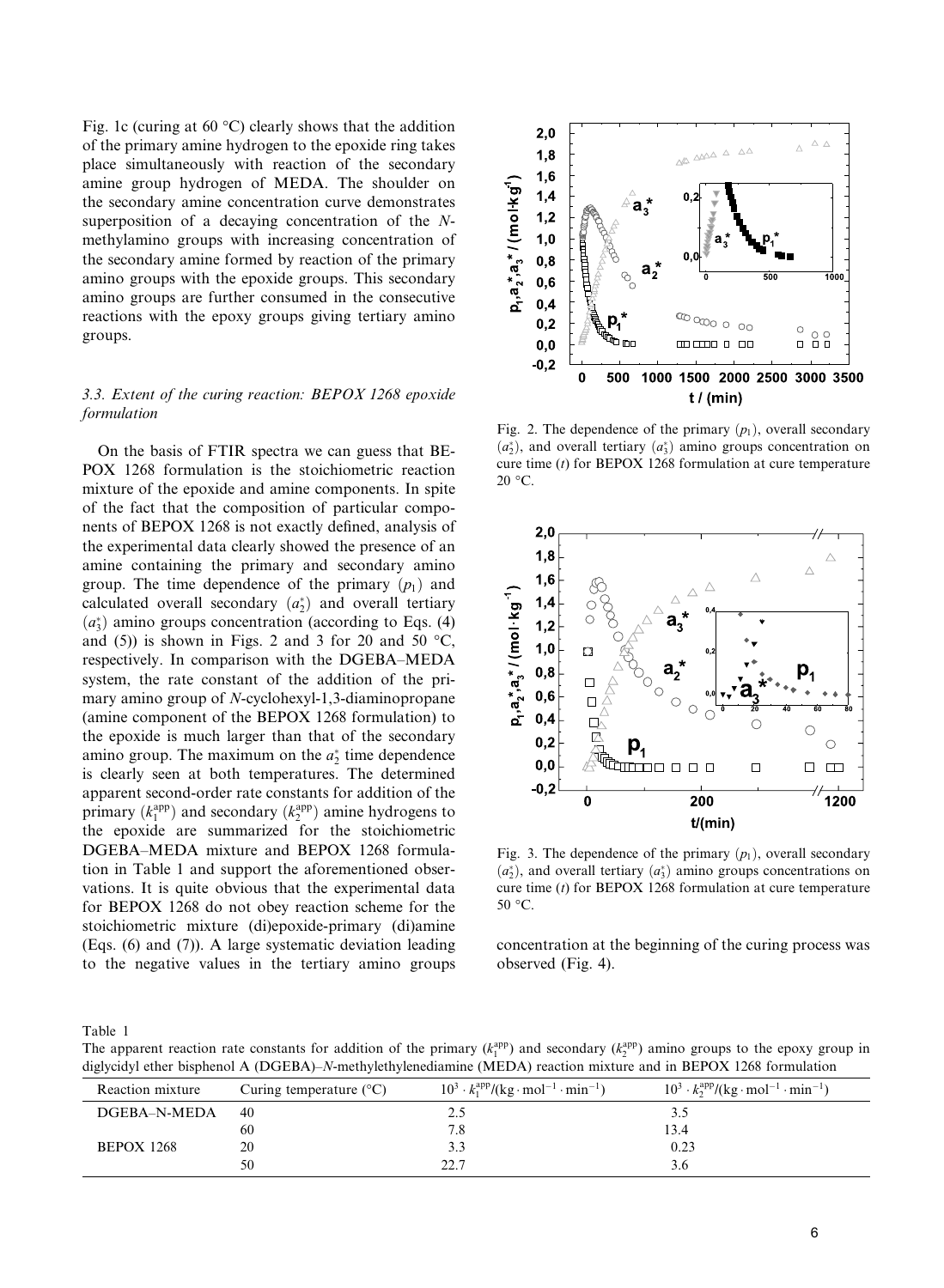

Fig. 4. The dependence of the primary  $(a_1)$ , secondary  $(a_2)$ , and tertiary  $(a_3)$  amino groups concentrations on cure time (t) for BEPOX 1268 formulation at cure temperature 50  $^{\circ}$ C (calculated using Eqs. (6) and (7) supposing that reaction mixture consists of diepoxide and primary diamine).

# 3.4. Fluorescence monitoring of curing reaction: DGEBA– N-methylethylenediamine

Fig. 5 illustrates the time evolution of the emission spectrum for the aforementioned system. The initial fast increase in the emission intensity of the DNS label is primarily due to the fast reaction of the secondary amino group of MEDA with epoxy groups followed by a decrease in the emission intensity at the maximum, but at the same time by an enormous increase in the half bandwidth (Fig. 6).

The change in the integrated fluorescence intensity characterizing the curing process for the stoichiometric



Fig. 5. Time evolution of the fluorescence emission spectrum for the DNS labeled stoichiometric reaction mixture DGEBA– MEDA at reaction temperature 40  $^{\circ}$ C. Concentration of the DNS label  $5.39 \times 10^{-3}$  mol kg<sup>-1</sup> of reaction mixture.



Fig. 6. The dependence of the half bandwidth (HBW) of the DNS label and probe on the epoxy groups conversion  $(\alpha)$  for the stoichiometric reaction mixture DGEBA–MEDA at cure temperature 40 °C. Concentration of the DNS label and/or probe  $5.39 \times 10^{-3}$  mol kg<sup>-1</sup> of reaction mixture.

reaction mixture DGEBA–MEDA with the DNS label and/or DNS probe together with the dependence of the glass transition temperature on the epoxy groups conversion is shown in Fig. 7.

In the dependence of the integrated fluorescence intensity on the epoxy groups conversion for the DNS label (Fig. 7b) one can observe several regions as in the system DGEBA-ethylenediamine [6]:

Region 1. The reaction of the epoxy groups primarily with the secondary amino groups of MEDA is accompanied by an increase in the viscosity of the medium and a corresponding increase in the fluorescence quantum yield of the DNS fluorophore. At the beginning of the curing the tertiary amino groups are formed mostly by reaction of the secondary amino groups of MEDA with the epoxy groups. Primarily linear low molecular weight compounds are being formed in accordance with the low  $T_g$  values obtained for  $\alpha < 0.3$ . At the same time a moderate increase in the half bandwidth of the emission band can be observed (Fig. 6).

Region 2. An abrupt increase in the half bandwidth with conversion takes place. We can assume that large increase in the half bandwidth of the emission band is caused by the onset of the tertiary amino groups concentration––the actual branching points formed by reaction of the secondary amino groups with epoxide oligomers.

Region 3. A monotonous increase in the integrated fluorescence intensity takes place, caused by increasing viscosity of the system, molecular weight and branching reactions. At the epoxy groups conversion  $\alpha \sim 0.63$  (Fig. 7a) the glass transition temperature reaches the cure temperature  $(T_{\text{cure}} = T_{\text{g}} = 40 \text{ °C})$ . The entry of the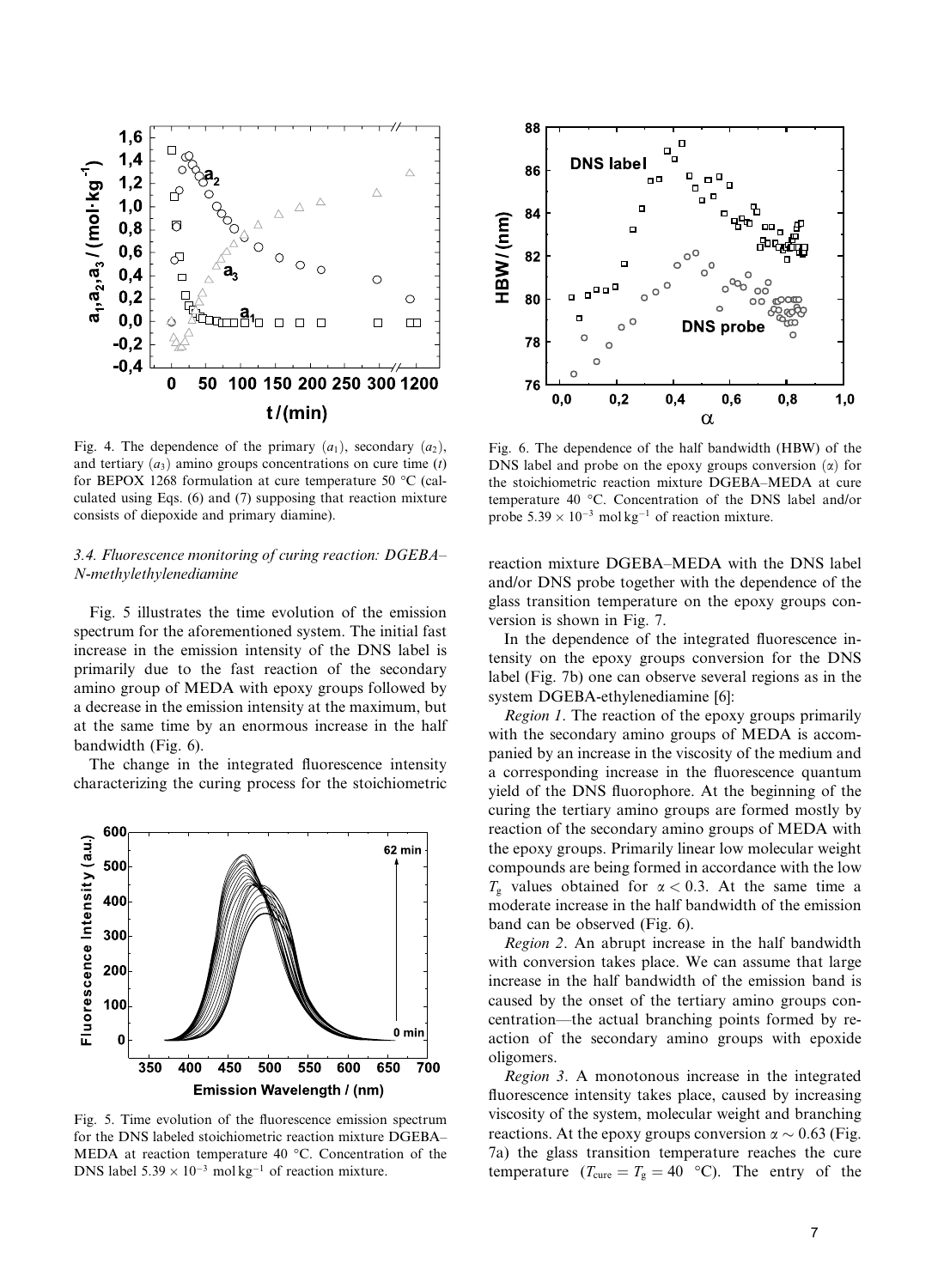

Fig. 7. The dependence of the glass transition temperature  $(T<sub>s</sub>)$ (a), the integrated fluorescence intensity (Integ. Fluor. Int) for the DNS label (b) and DNS probe (c) on the epoxy groups conversion  $(a)$  for the stoichiometric reaction mixture DGEBA–MEDA at cure temperature  $40^{\circ}$ C. Concentration of the DNS label and/or probe  $5.39 \times 10^{-3}$  mol kg<sup>-1</sup> of reaction mixture.

system to vitrification region [19] is monitored neither by label nor probe.

Region 4. The onset of this part of the curve is characterized by a change in slope. At conversions around the gel point conversion (according to the Flory– Stockmayer theory conversion of epoxy groups at the gel point for this system is 0.707) it can be observed that the linear trend of fluorescence intensity decreases its slope in about 40%. The increasing fraction of the gel in this region is accompanied by a moderate decrease in the mobility of the DNS label and thereby an increase in its fluorescence quantum yield.

Region 5. A further steep increase in the integrated fluorescence intensity at the epoxy groups conversion  $\alpha \sim 0.83$  was observed. According to analogy with the other systems studied (kinetics and fluorescence study on the curing of the DGEBA-ethylenediamine and/or  $N, N'$ dimethylethylenediamine systems) [6] we can interpret this change as a consequence of entry of the system to the boundary between vitrifying and vitrified regions. On the threshold of the glassy state, strongly limited mobility of the polymer molecule segments imposes further mobility restriction on the fluorophore attached to the polymer molecule and an increase in the fluorescence quantum yield occurred.

The ''wavy'' course of the fluorescence intensity is only observed when the fluorophore is attached to the polymer chain. The gel point and the last stage of curing reaction, which is characterized by entry of the system to the glassy state, are not sensed if the fluorophore is a probe (Fig. 7c).

The emission of the DNS label in the DGEBA– MEDA occurs from less relaxed fluorophore in comparison with the DNS probe. The DNS label is attached at the end of a short ethylene spacer in the microenvironment of the polymer chain. In comparison with the DNS probe translational and rotational diffusion of the DNS label is partially hindered. Dissipation of the excitation energy is therefore less efficient during the excited life time of the fluorophore and emission takes place from a higher energy state. The half bandwidth indicates less homogeneous microenvironment of the DNS label than probe (Fig. 6). With increasing epoxy groups conversion, the emission of the DNS label takes place from progressively less relaxed state and the steady-state spectra show a larger half-width, irrespective of whether the relaxation is continuous or two-state. The half bandwidth attains its maximum at  $\alpha \sim 0.4$ . Owing to increasing viscosity of the medium at higher epoxy groups conversion than 0.4, emission proceeds primarily from the less relaxed state. This process is characterized by a decrease in the half bandwidth. The reorientation ability of the DNS probe in comparison with the DNS label may be at high epoxy groups conversions still higher. As a consequence, the DNS probe emits still from partially relaxed fluorophore. Therefore, the difference between half bandwidth at the maximum and half bandwidth at the highest conversion is larger for the DNS label than for DNS probe.

# 3.5. Fluorescence monitoring of curing reaction: BEPOX 1268 epoxide formulation

In comparison with the DNS labeled DGEBA– MEDA system, DNS labeled BEPOX 1268 does not show a ''wavy'' dependence of the integrated fluores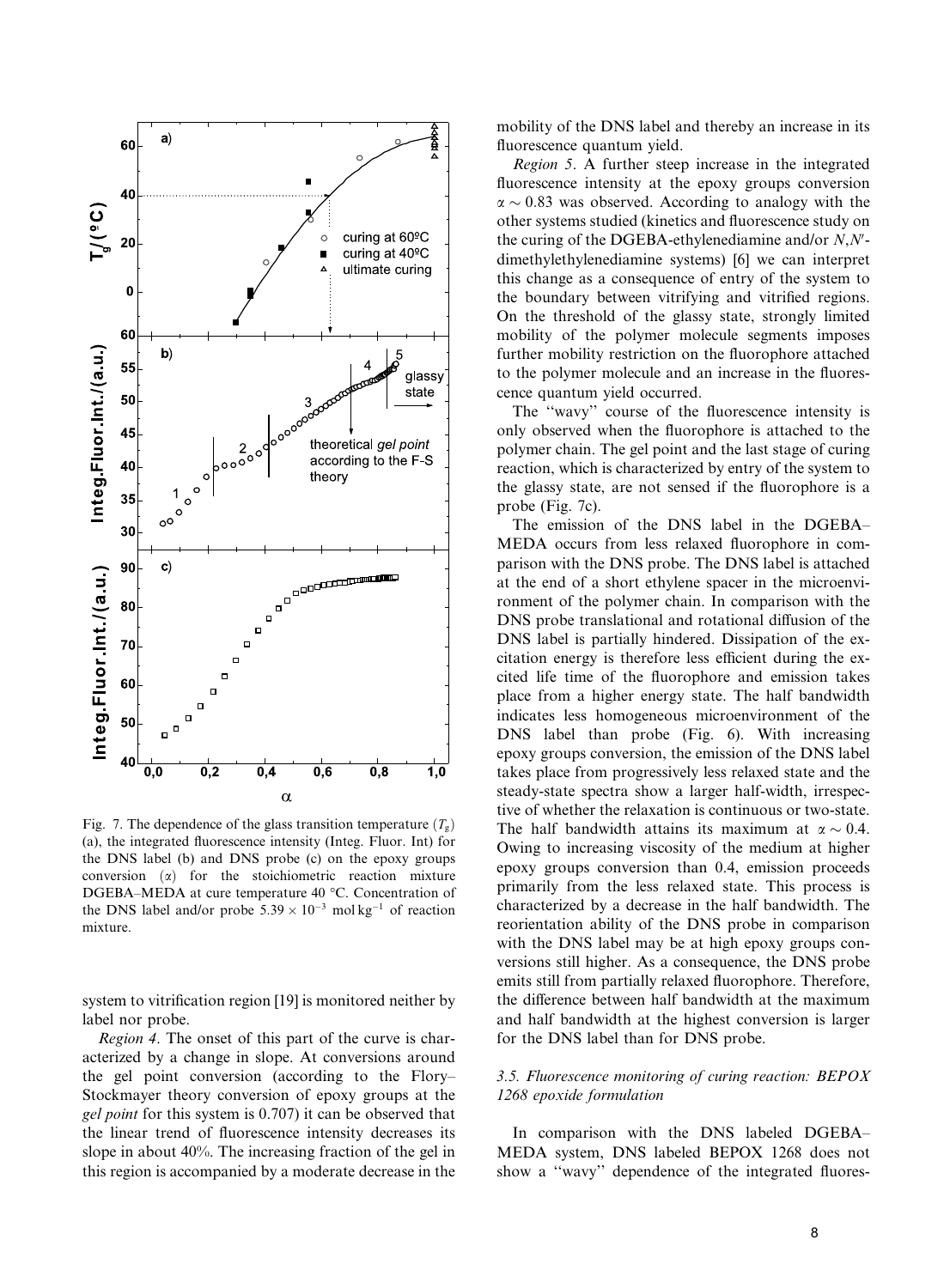cence intensity on the epoxy groups conversion. Owing to the fact that the fluorescence properties of the fluorophores are generally influenced by the polarity and viscosity of the (micro)surrounding, in the case of the epoxide multicomponent mixture one cannot expect distinct changes in the viscosity of the reaction mixture even for the initial stage of curing (for BEPOX 1268–– basically reaction of the primary amino groups takes place at the early stage of the curing only). The features of the dependence of the integrated fluorescence intensity on the epoxy groups conversion such as sharp changes in the slope are ''washed out'' owing to polydispersity in the chemical composition and in the distribution of the epoxy groups in the epoxide component. Nevertheless, derivative of this dependence for cure temperature 50 °C shows pronounced discontinuity at  $\alpha \sim 0.64$ . This value is in a good agreement with the experimentally determined conversion at the gel point  $(\alpha_{gel} = 0.63)$  (the sol–gel analysis). The DNS probe in BEPOX 1268 formulation at cure temperature 50  $\degree$ C senses neither the gel point. At the epoxy groups conversion  $\alpha \sim 0.80$  (Fig. 8a) the glass transition temperature reaches the cure temperature ( $T_{\text{cure}} = T_{\text{g}} = 20 \text{ °C}$ ). Entry of the system at cure temperature 20  $\mathrm{^{\circ}C}$  to vitrification region is monitored neither by label nor probe. Analogous to the other systems [6], an abrupt increase in the integrated fluorescence intensity at  $\alpha \sim 0.91$  (Fig. 8b) is caused by entry of the system to the glassy state. This change is not sensed by the DNS probe in the same system.

The emission of the DNS label in BEPOX 1268 occurs from less relaxed fluorophore in comparison with the DNS probe and the half bandwidth indicates less homogeneous microenvironment of the DNS label (Fig. 9b) in comparison with the DNS probe. Similar behavior was observed for the DGEBA–MEDA reaction mixture. At higher temperature (50  $^{\circ}$ C) these differences become smaller.

The curing experiments for the DAANS labeled BE-POX 1268 were performed at 50  $^{\circ}$ C. The integrated fluorescence intensity increases monotonously with increasing epoxy groups conversion. No dominant changes characterizing the important stages of the curing process were observed. The dependences of the primary, overall secondary and overall tertiary amino groups concentration on the epoxy groups conversion together with the dependence of the half bandwidth for DAANS and DNS label are depicted in Fig. 9a and b, respectively. Discontinuity in the half bandwidth dependence occurs in both cases at the epoxy groups conversion  $\alpha \sim 0.33$ . This value of  $\alpha$  is coincident with the maximum of the dependence of the overall concentration of the secondary amine groups on the epoxy groups conversion. In the region of conversions 0–0.33 primarily addition reaction of the primary amino groups to epoxy groups take place, as can be deduced from Fig. 9a.



Fig. 8. The dependence of the glass transition temperature  $(T<sub>o</sub>)$ (a) and the integrated fluorescence intensity (Integ. Fluor. Int.) (b) for DNS label and DNS probe on the epoxy groups conversion  $(\alpha)$  for BEPOX 1268 formulation at cure temperature 20 °C. Concentration of the DNS label and/or probe  $4.96 \times$  $10^{-3}$  mol kg<sup>-1</sup> of reaction mixture.

Further addition reaction of the secondary amino groups to the epoxy group gives rise to fast increase in the concentration of the tertiary amino groups characterized by a change in slope of the dependence of the half bandwidth on the epoxy groups conversion.

# 3.6. Determination of the conversion degree––treatment of experimental data

Changes in the fluorescence parameters of some fluorophores that accompany polymerization reactions have been utilized for monitoring of polymerization processes. According to aforementioned results the most significant features of some fluorophores is that they display a fluorescence wavelength shift and change in the magnitude of the fluorescence intensity as the polyaddition reaction proceeds.

The run-to-run reproducibility of the profile shape of the fluorescence intensity signal is generally good; however, the reproducibility of the absolute intensity values when measuring samples in front-face geometry is in most cases unsatisfactory. For this reason an intensity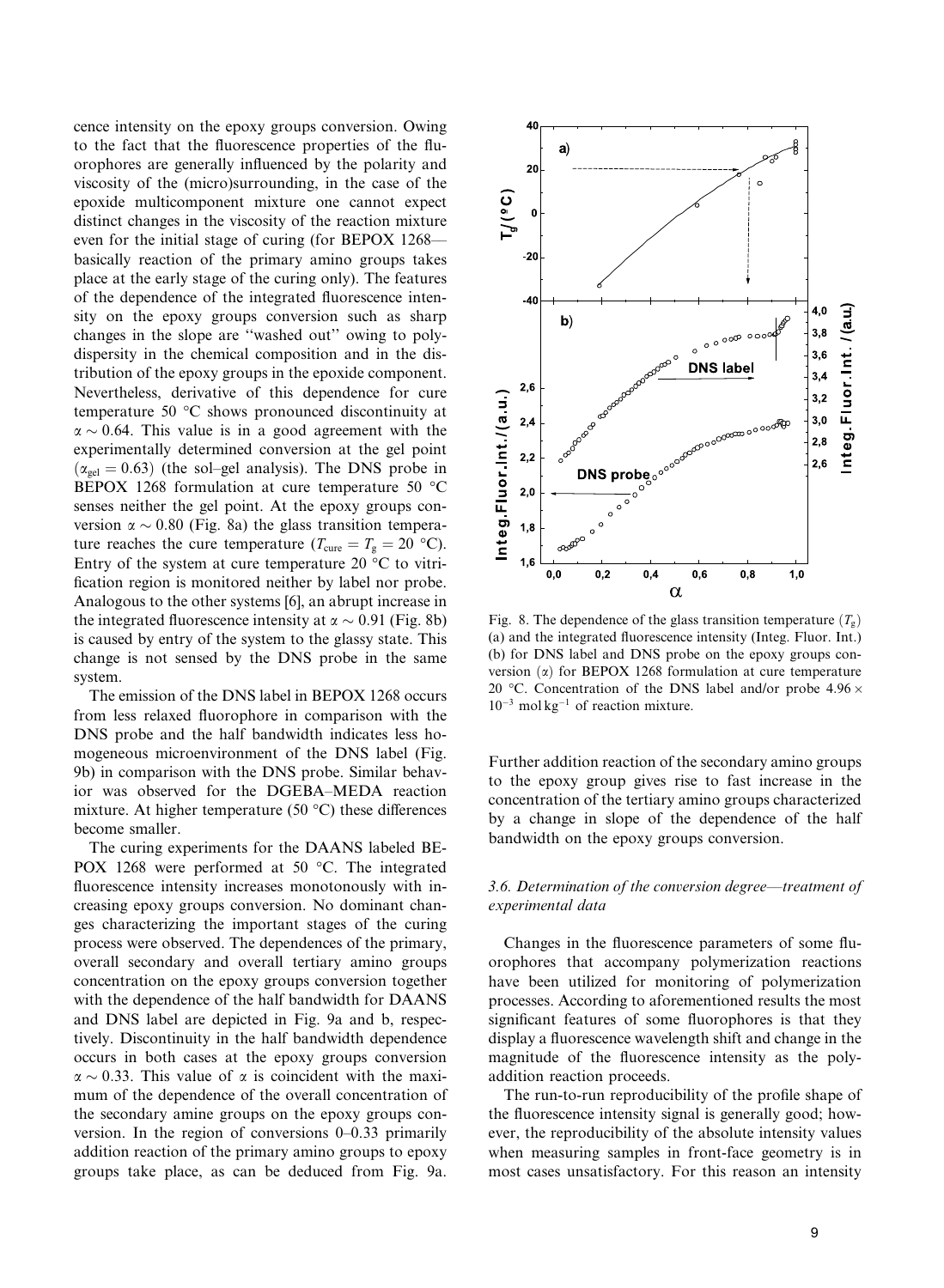

Fig. 9. The dependence of the primary  $(p_1)$ , overall secondary  $(a_2^*)$ , overall tertiary  $(a_3^*)$  amino groups concentration (a) and the half bandwidth (HBW) (b) for the DNS label and DAANS label on the epoxy groups conversion  $(\alpha)$  for BEPOX 1268 at cure temperature 50 °C. Concentration of the DNS and DA-ANS label is  $4.96 \times 10^{-3}$  mol kg<sup>-1</sup> and  $1.11 \times 10^{-3}$  mol kg<sup>-1</sup> of reaction mixture, respectively.

ratio method using fluorophores for monitoring polymerization processes has been reported [20,21].

Changes in the fluorescence maximum wavelength as a function of cure degree produce a highly characteristic signal profile which is reproducible and also reveals sometimes the main chemorheological events with a distinct change in slope [6]. However, the determination of the emission maximum for broad emission bands (e.g. for the DNS fluorophore) is not very accurate and suffers from a large scatter. We have proposed to evaluate the first moment (the center of gravity) of the emission band  $(\langle v \rangle)$  defined by Eq. (8).

$$
\langle v \rangle = \sum I_{\rm F}(v) v / \sum I_{\rm F}(v) \tag{8}
$$

where  $I_F(v)$  is the intensity of fluorescence at wavenumber  $v$ . To compare this method with the ratio intensity method a brief analysis of data has been carried out for BEPOX 1268 labeled with the DNS and/or DAANS fluorophore at cure temperature 20 and 50  $\degree$ C, respectively. Generally, the shape of the dependence of the fluorescence intensity ratio on the epoxy groups conversion depends on the pair of emission wavelengths used for the evaluation of this ratio. In Fig. 10a is shown for illustration the emission spectrum of the DAANS label in BEPOX 1268 formulation at the beginning and at the end of the curing process. The wavelength corre-



Fig. 10. The emission spectra (a) of the DAANS label for the initial (MIK11) and final (MIK36) stage of the curing and the dependence of the fluorescence intensity ratio  $(I_{\rm F}^{\rm MIK36}/I_{\rm F}^{\rm MIK11})$ (b) on emission wavelength  $(\lambda)$  for BEPOX 1268 at cure temperature 50 °C. Concentration of the DAANS label  $1.11 \times 10^{-3}$  $mol \text{kg}^{-1}$  of reaction mixture.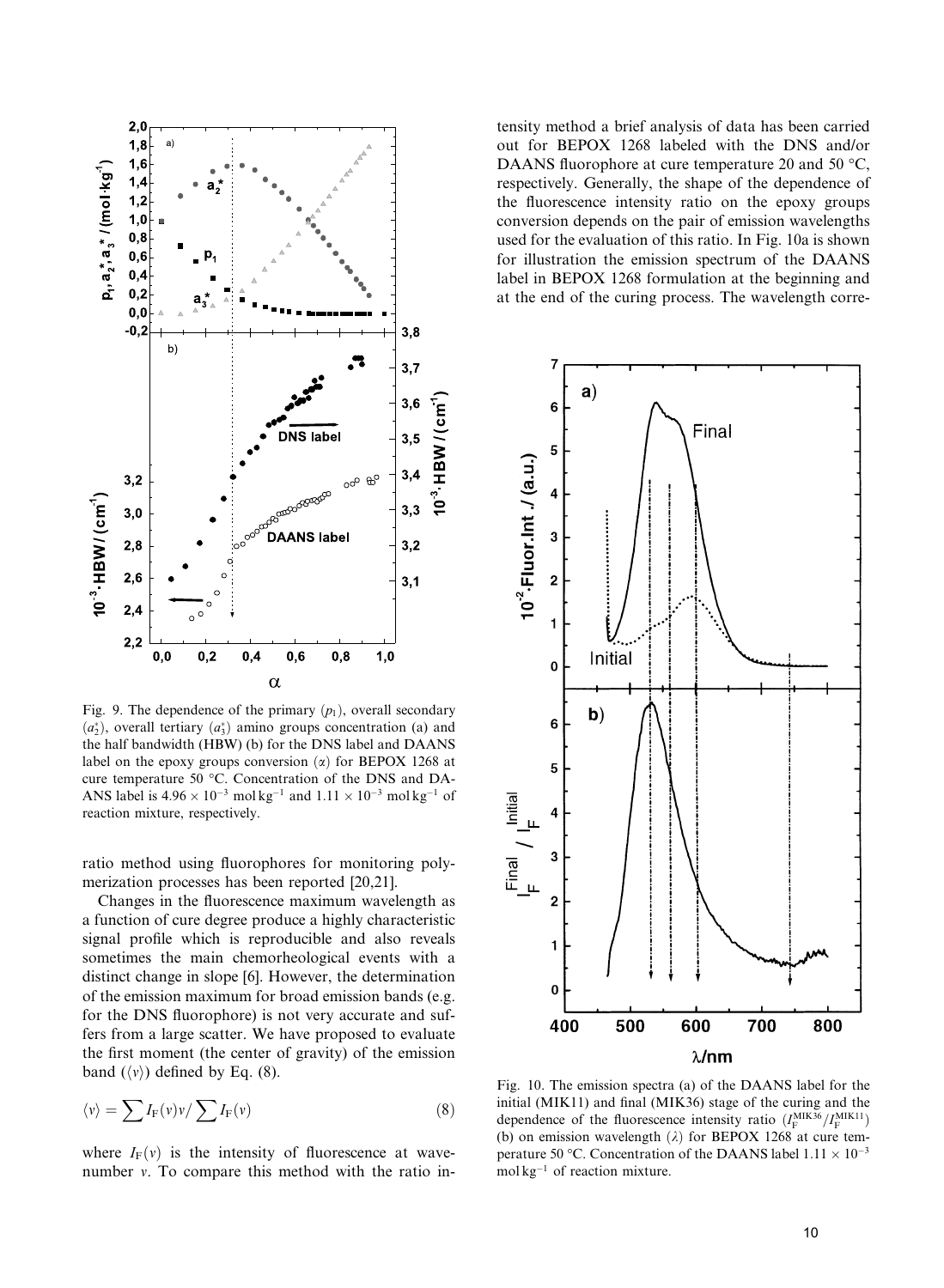

Fig. 11. The dependence of the emission maximum (EM), the first moment of emission band  $(\langle v \rangle)$  (a) and the fluorescence intensity ratio ( $I_F^{\lambda 1}/I_F^{\lambda 2}$ ) (b) at emission wavelengths  $\lambda_1$  and  $\lambda_2$  on the epoxy groups conversion  $(\alpha)$  for the DAANS labeled BEPOX 1268 formulation at cure temperature 50 °C. (b)  $\lambda_1$ : ( $\bullet$ ) 740, ( $\square$ ) 600, ( $\circ$ ) 560 nm;  $\lambda_2$ : ( $\bullet$ ,  $\square$ ,  $\circ$ ) 532 nm. Concentration of <sup>140</sup>, ( $\Box$ ) 000, ( $\Box$ ) 000 nm,  $\lambda_2$ . ( $\bullet$ ,  $\Box$ ,  $\odot$ ) 352 nm. Concentration of Fig. 12. The dependence of the emission maximum (EM), the the DAANS label 1.11  $\times$  10<sup>-3</sup> mol kg<sup>-1</sup> reaction mixture.

sponding to the lowest and highest intensity change is 740 and 532 nm, respectively. As can be seen from Fig. 11b the ratio of the fluorescence intensities at these wavelengths is not sufficiently sensitive to the changes in the high epoxy groups conversion region. Similar behavior was observed for all systems studied. For BEPOX 1268 formulation labeled with the DNS fluorophore at cure temperature 20  $^{\circ}$ C (see Fig. 12). The dependencies of the fluorescence intensity ratio for other pairs of wavelengths are generally more sensitive to changes in the high conversion region; these dependencies may be more or less smooth depending on the quality of the fluorescence data and on the absolute



first moment of emission band  $(\langle v \rangle)$  (a) and the fluorescence intensity ratio( $I_F^{\lambda_1}/I_F^{\lambda_2}$ ) (b) at emission wavelengths  $\lambda_1, \lambda_2$  on the epoxy groups conversion  $(\alpha)$  for the DNS labeled BEPOX 1268 formulation at cure temperature 20  $^{\circ}$ C. Concentration of the DNS label  $4.96 \times 10^{-3}$  mol kg<sup>-1</sup> of reaction mixture.

fluorescence intensity values. Correlation of the first moment of the emission band with the epoxy groups conversion is straightforward and does not require any preliminary treatment of data. Limitations of the intensity ratio method and the dependence of  $\langle v \rangle$  on the epoxy groups conversion for determination of the epoxy groups conversion were discussed elsewhere [16]. A smooth correlation was found between the first moment of the emission band  $\langle v \rangle$  and the degree of the epoxy